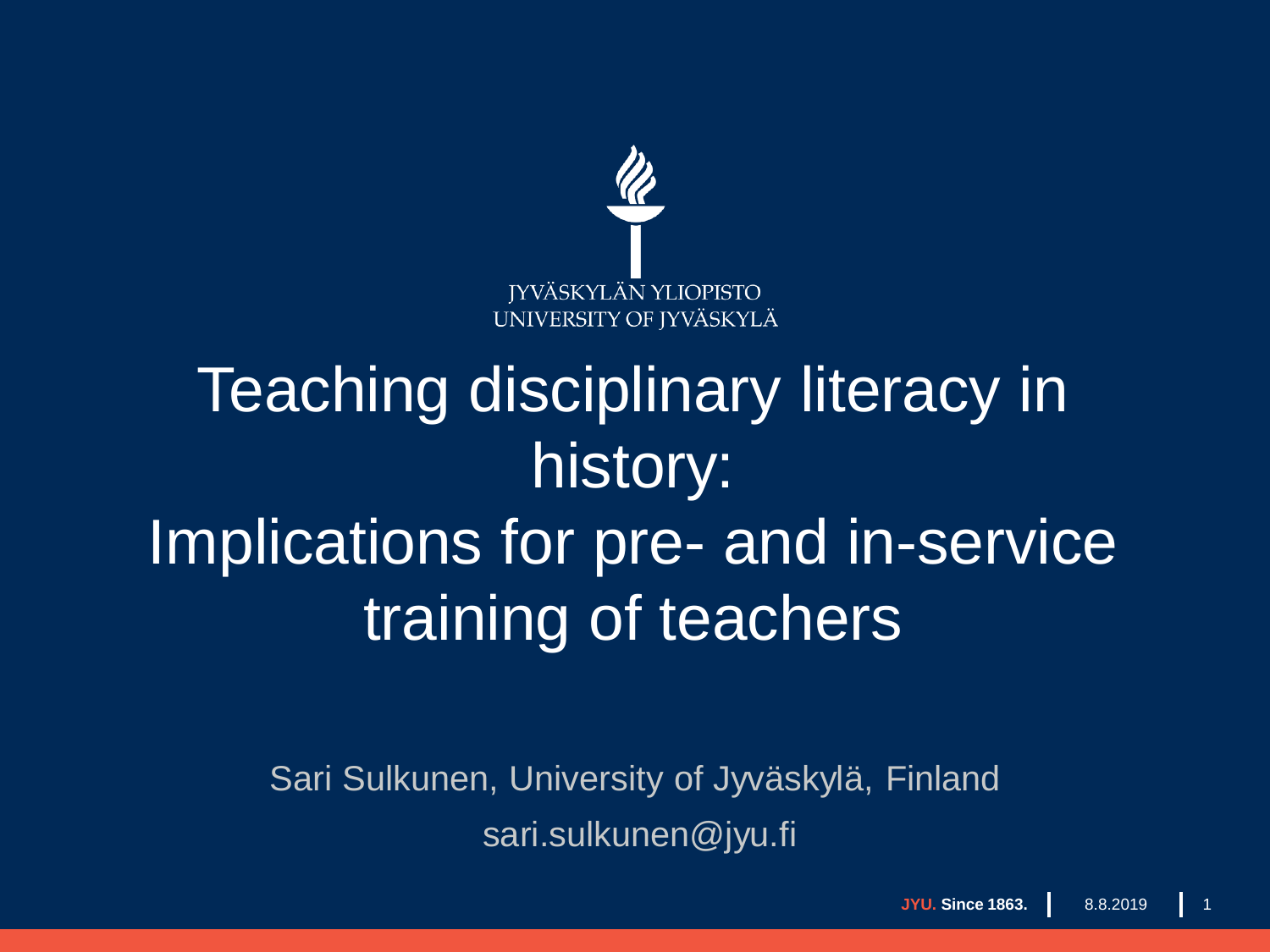# **Disciplinary literacy**



- Literacy practices connected to knowledge production practices of the discipline (Hynd-Shanahan 2013)
	- What counts as evidence for an argument?
	- What level of confidence does the field have in the knowledge it produces?
	- How is the level of confidence expressed in texts?
- Connected to disciplinary thinking (Hynd-Shanahan 2013, Seixas & Morton 2013)
- Views language and literacy as socially defined practices connected to the goals and activities (Barton 2007, Swain et al. 2015)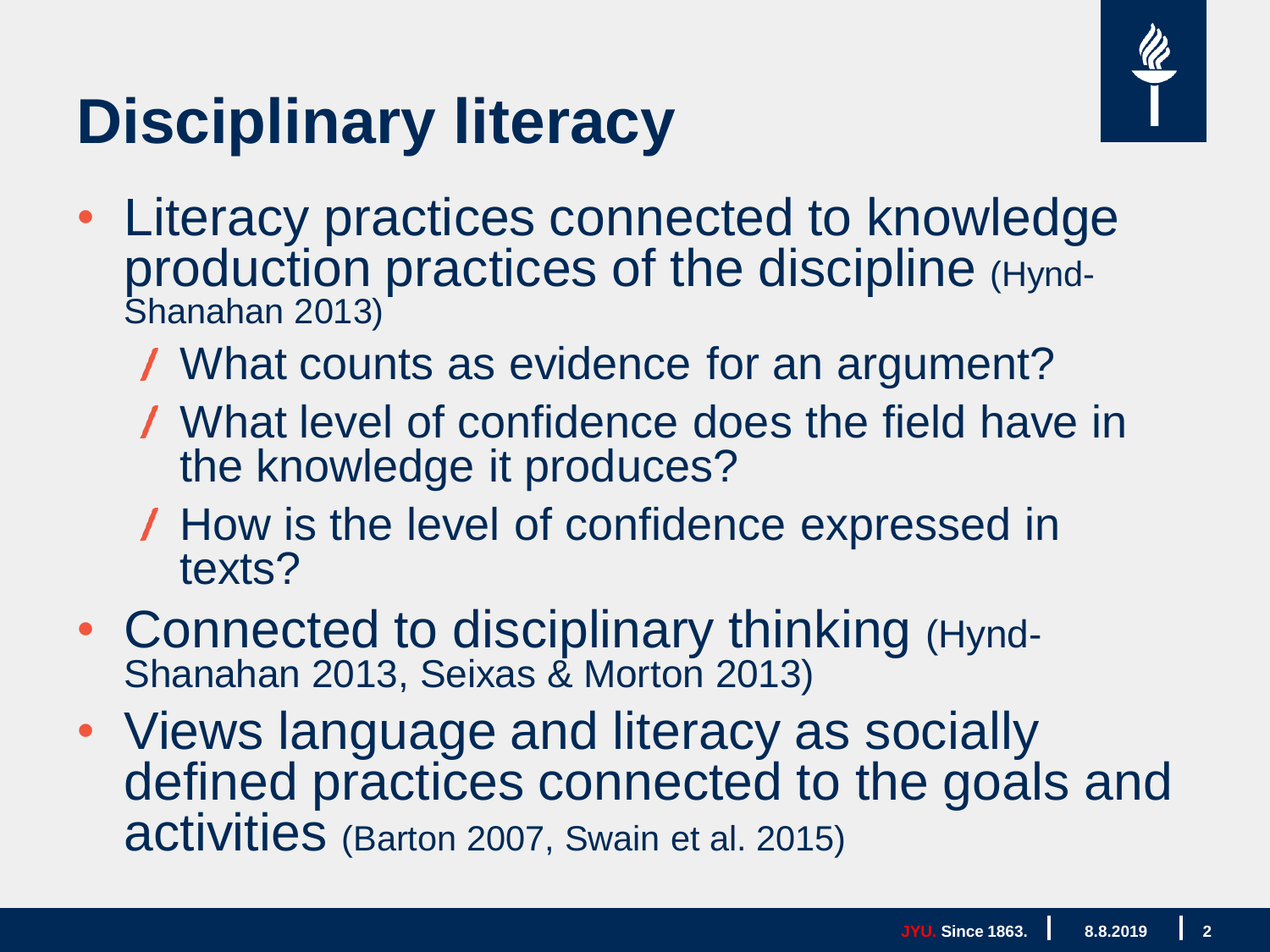# **Background**



- In Finland, the national curricula introduce disciplinary literacy within the cross-curricular topic of multiliteracy
	- Literacy-related goals integrated to the subject goals
- Teaching disciplinary literacy is the responsibility of every content area teacher
- Teaching in content areas should focus on procedural knowledge (or skills) in addition to substantial (factual) knowledge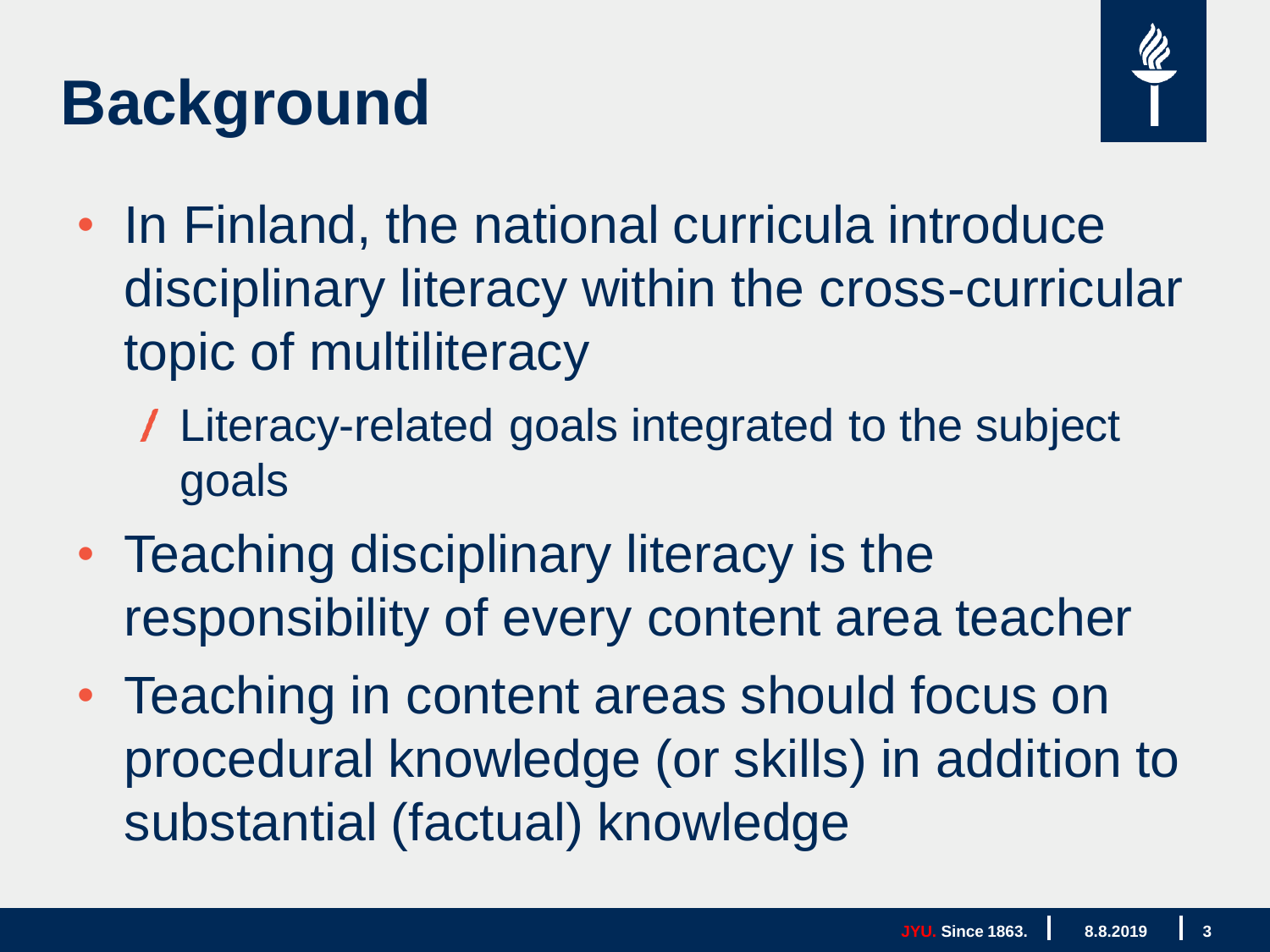# **Ideas from the HisLit-project**



- HisLit: Engaging in disciplinary thinking: Historical literacy practices in Finnish general upper secondary schools
- The project aims to
	- 1. analyse and describe the texts and literacy practices in history classrooms
	- 2. assess students' proficiency
	- 3. conduct interventions
	- 4. develop teaching and assessment methods and materials.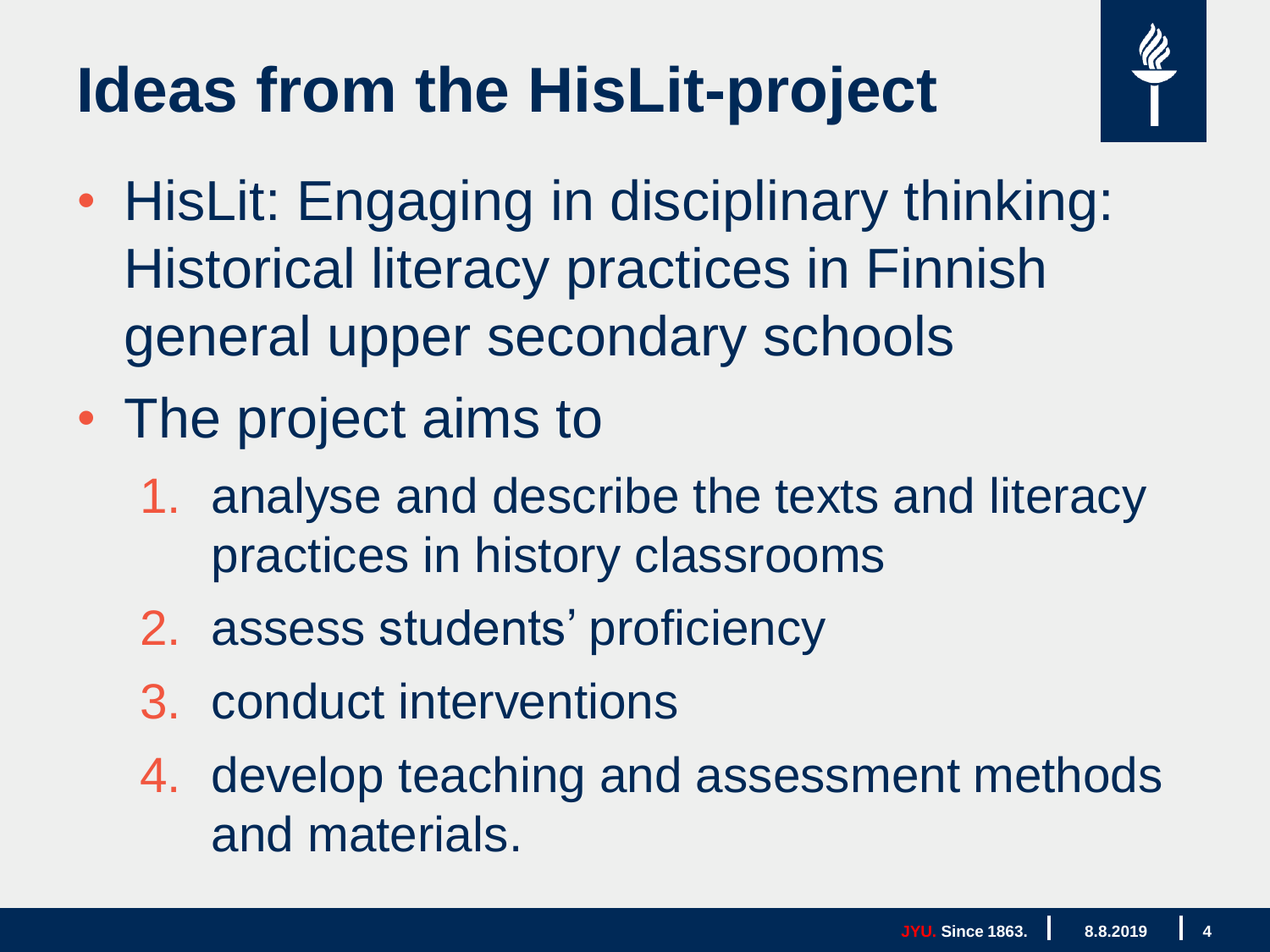#### **Multidisciplinary project on disciplinary literacy 2016–2020**

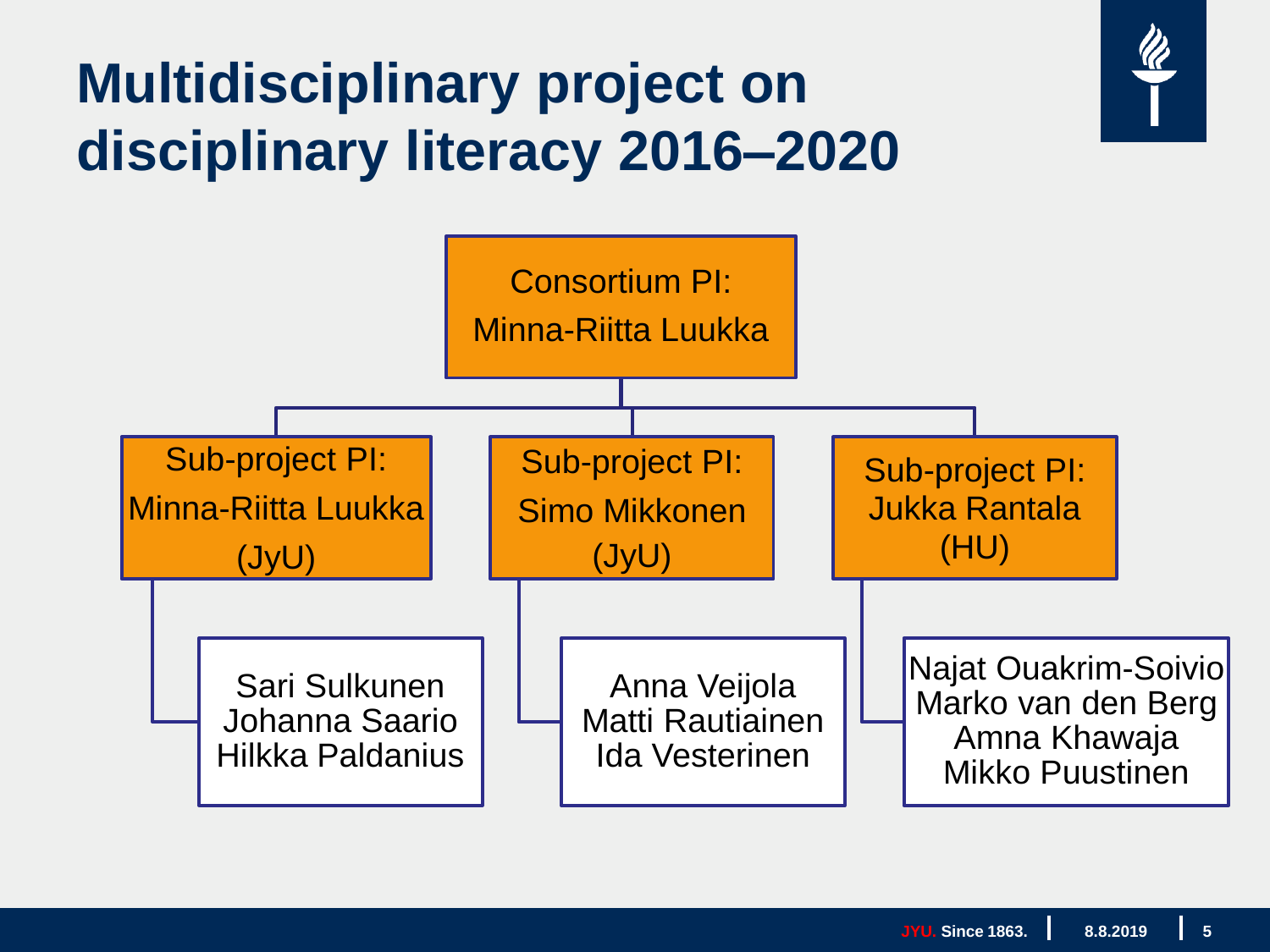### **Focus on two studies:**



- 1) Sulkunen, S. & Saario, J. (2019). Tiedonmuodostus ja tekstityö: tapaustutkimus lukion historian opetuksen tekstikäytänteistä. *Finnish Educational Journal Kasvatus*, 50 (2), 149–163.
- 2) Veijola, A., Sulkunen, S. & Rautiainen, M. (2019). Historiallisen tiedon luonne ja historian tekstikäytänteet lukiolaisten kuvaamana. *Kasvatus & Aika*, 13(2), 53– 67.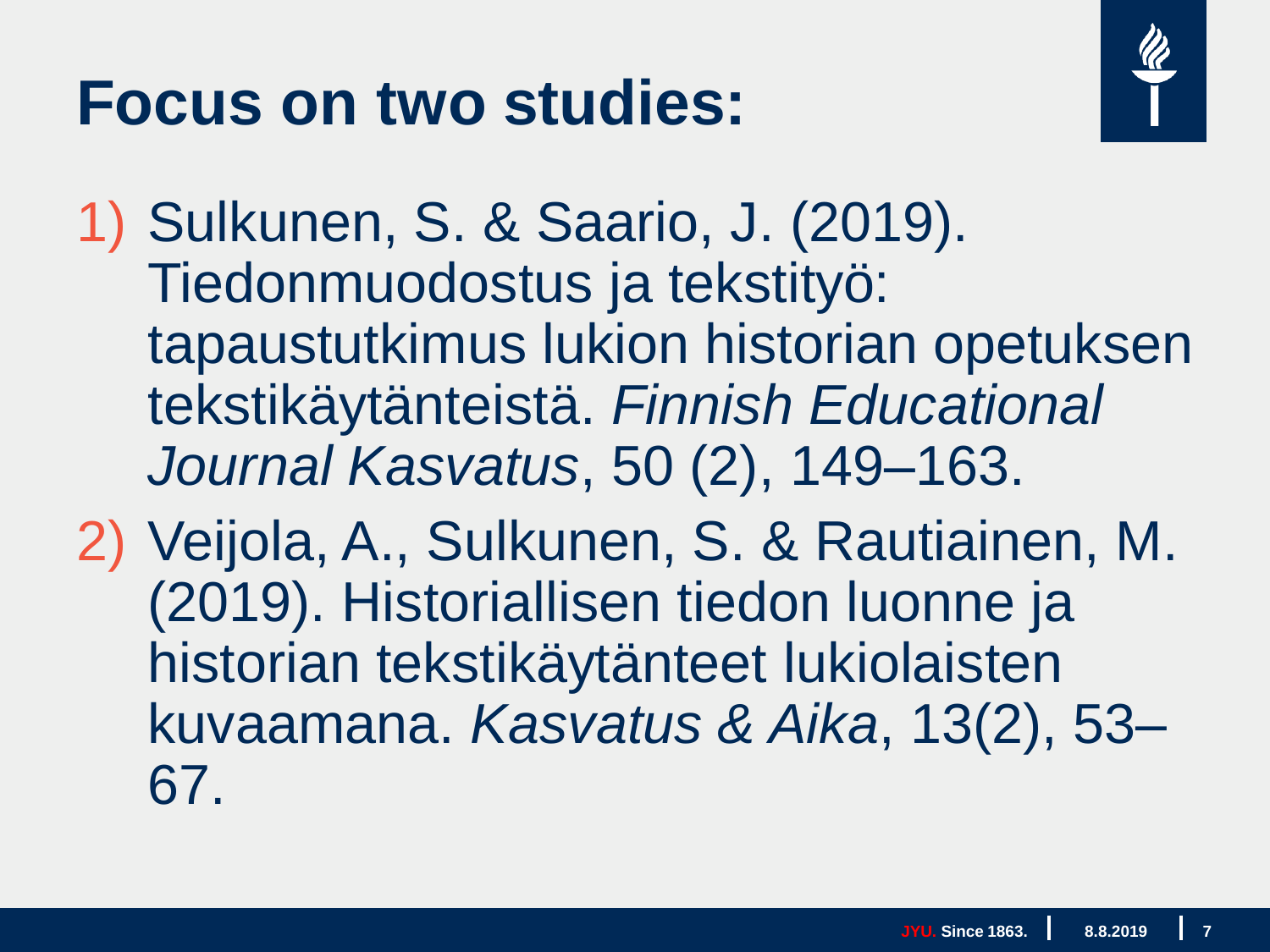

**Case study on Literacy practices in Finnish upper secondary school history lessons**  (Sulkunen & Saario 2019)

- Research questions
	- What kinds of texts are used in history lessons?
	- What is the role of literacy practices in history lessons?
	- How are the disciplinary literacy practices taught in history lessons?
- Data from classroom observations and videos and teacher interview
	- Collected in spring 2017 in a middle-size general upper secondary school
	- Experienced teacher with a background as a historian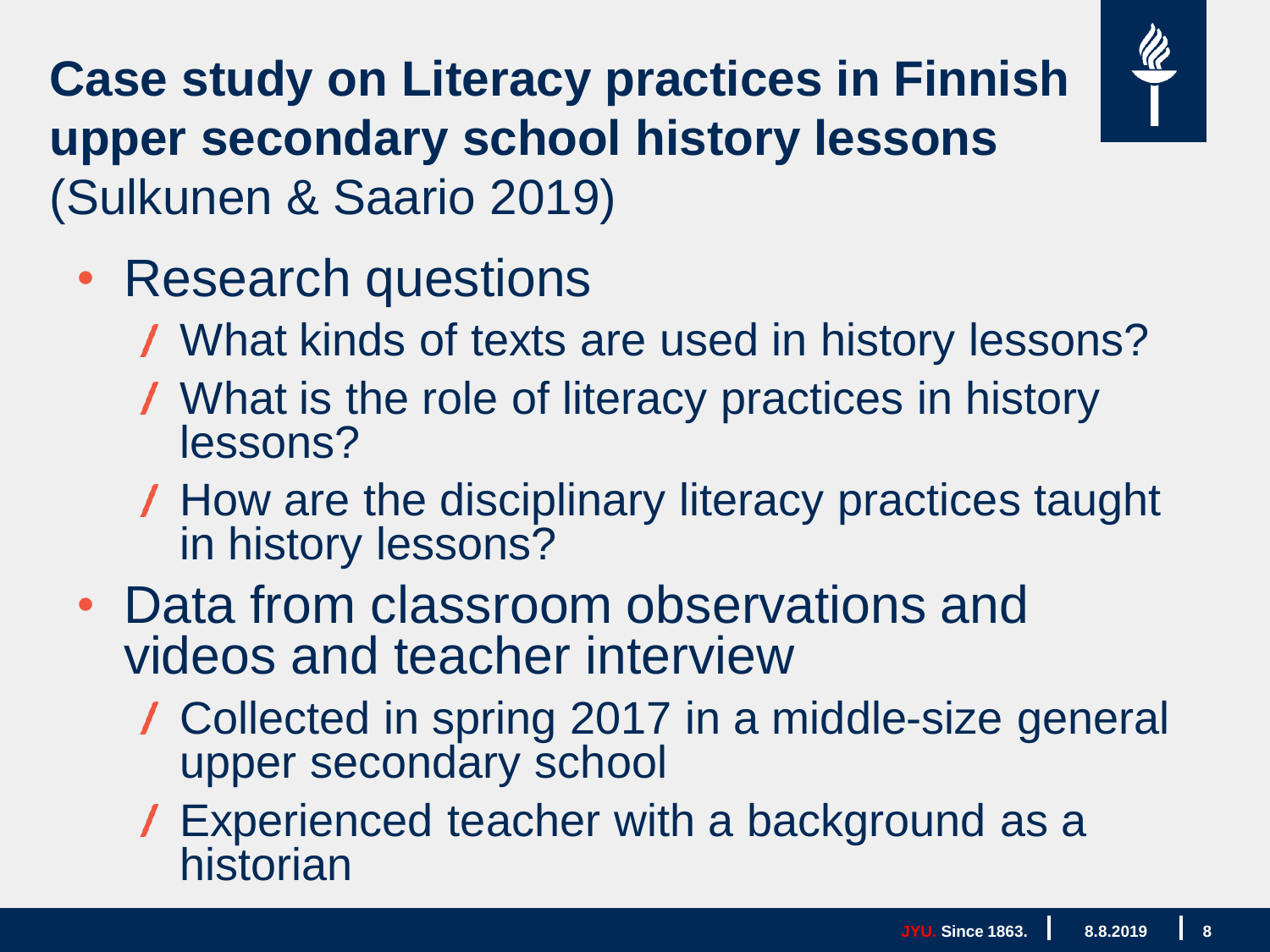# **Summary of the results**



- Teacher was well aware of the historical literacy practices
	- Actively processing what they might mean for teaching
	- Found motivating and activating students challenging
- In his teaching, diverse texts and practices were used but content teaching dominated
- However, instruction of literacy practices
	- was given only after assignments
	- was often implicit and scarce
	- was given as response to students' initiatives
- **≻ Currently, the focus of history teaching is on** substantial knowledge  $\rightarrow$  validated by other studies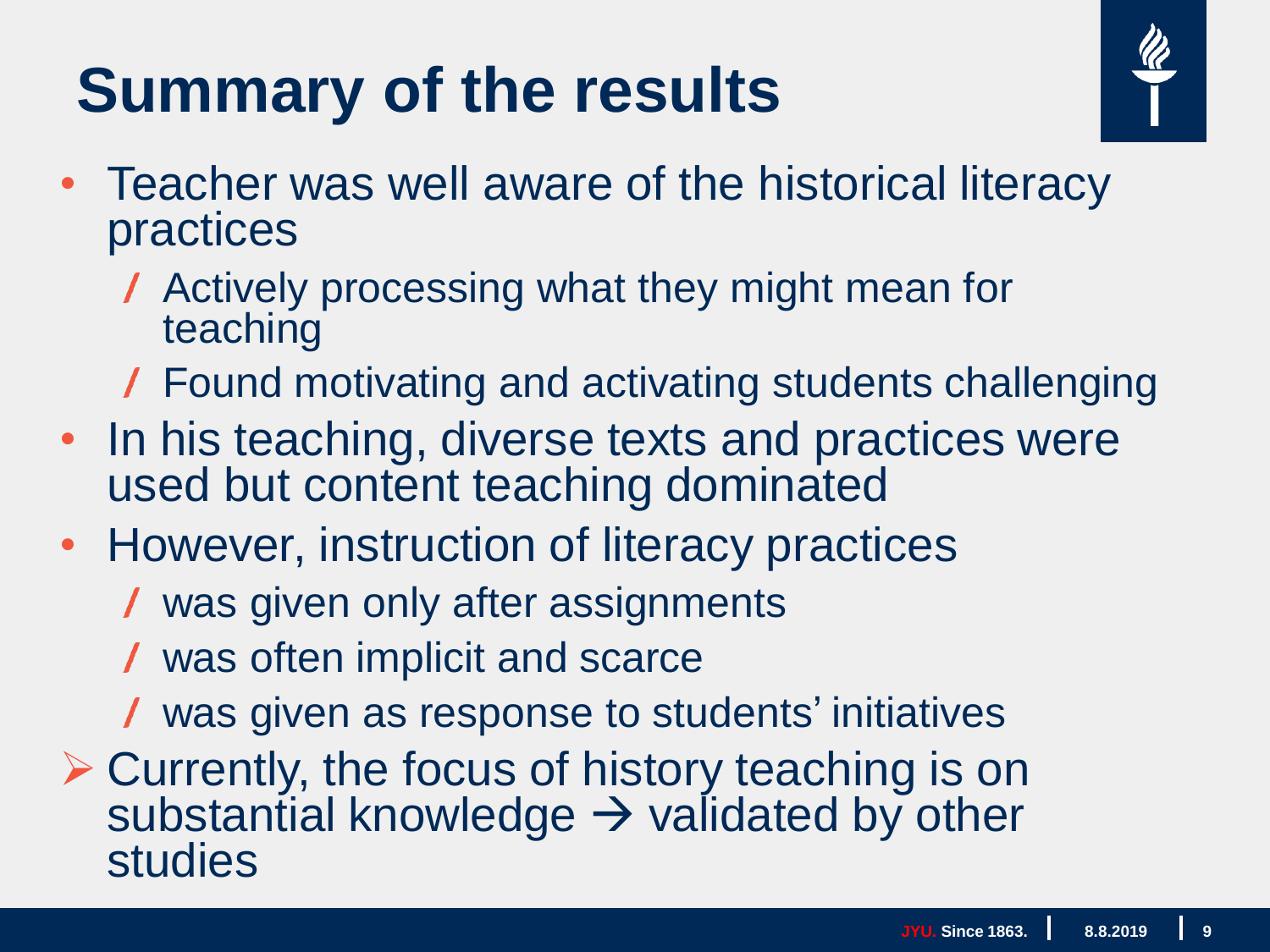## **Inquiry-based history learning in a Finnish upper secondary school**



(Veijola et al. 2019)

- Engaging students in inquiry-based learning is generally considered to enhance learning of knowledge construction practices, literacy practices and content knowledge (e.g. Moje 2015)
- One school-week long project during which students worked in groups to answer to the question:
	- Who possibly tried to assassin President of Finland, Urho Kekkonen, in summer 1957?
- Multiple text sources:
	- Research literature & Internet sources
	- Primary sources from archives, e.g. a page from the president's adjutants' weekly log; journal entry by the president's daughter-in-law who was present at the time of the event and described it in an emotional tone
- Guidance in knowledge construction practices:
	- Students were instructed to read the texts and consider their relevance and reliability as evidence of the historical event
	- Students were challenged to ponder how authors' intentions might have influenced the texts and how to contextualize different kinds of sources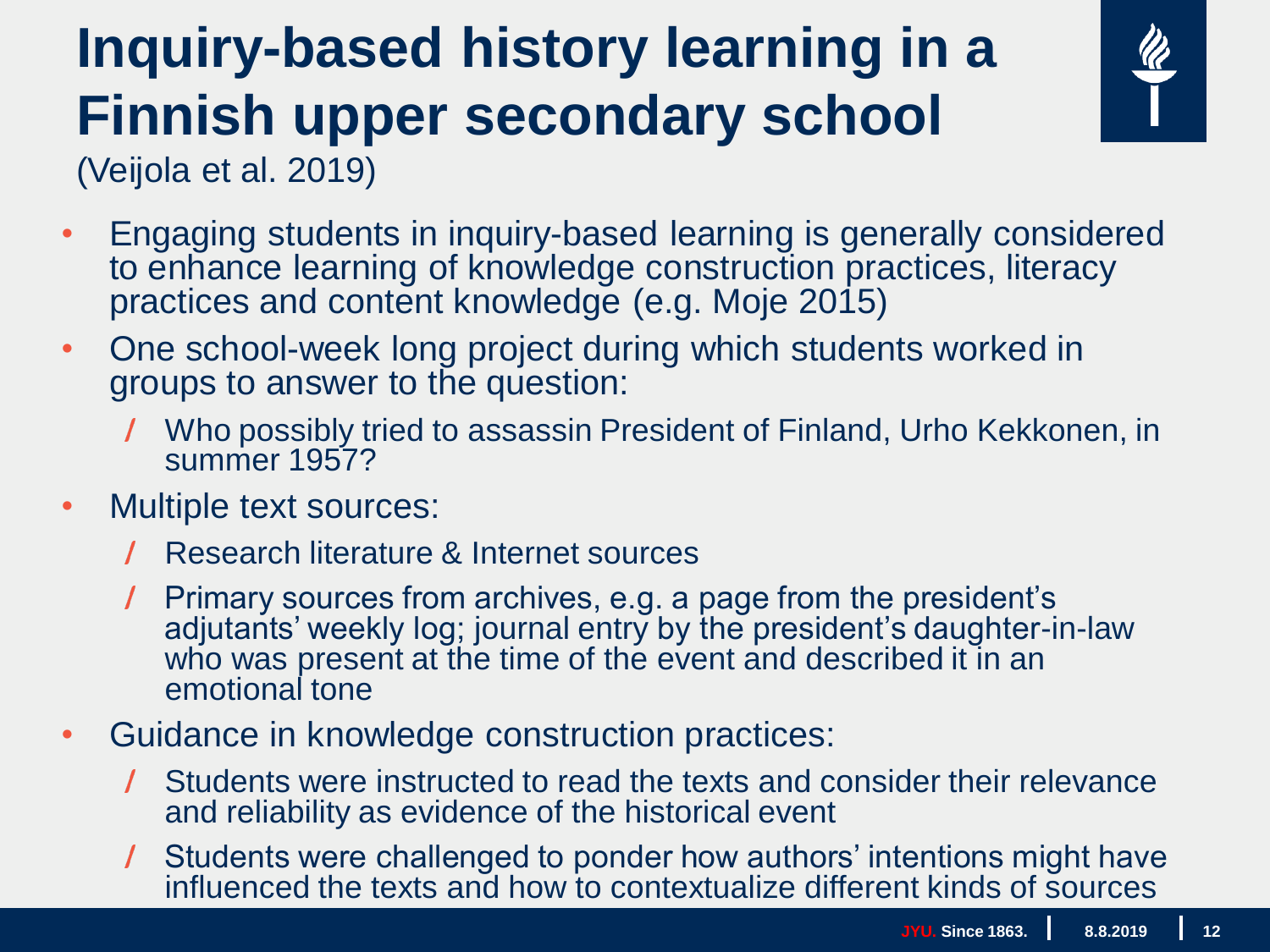#### **Summary of the results: what did students report learning?**



- Students reported (n=19) learning about
	- 1) knowledge construction in history (15)
		- o sourcing, contextualizing, corroborating
		- o searching relevant sources & evaluating the veracity and bias of sources
		- o meaning of various perspectives in the group (social aspect)
	- 2) the need for and importance of contextual knowledge (5)
		- $\circ$  from details to the big picture
	- 3) the interpretative nature of historical knowledge (8)
		- o truth vs. interpretative nature of knowledge
- Inquiry-based learning also supported motivation and intellectual curiosity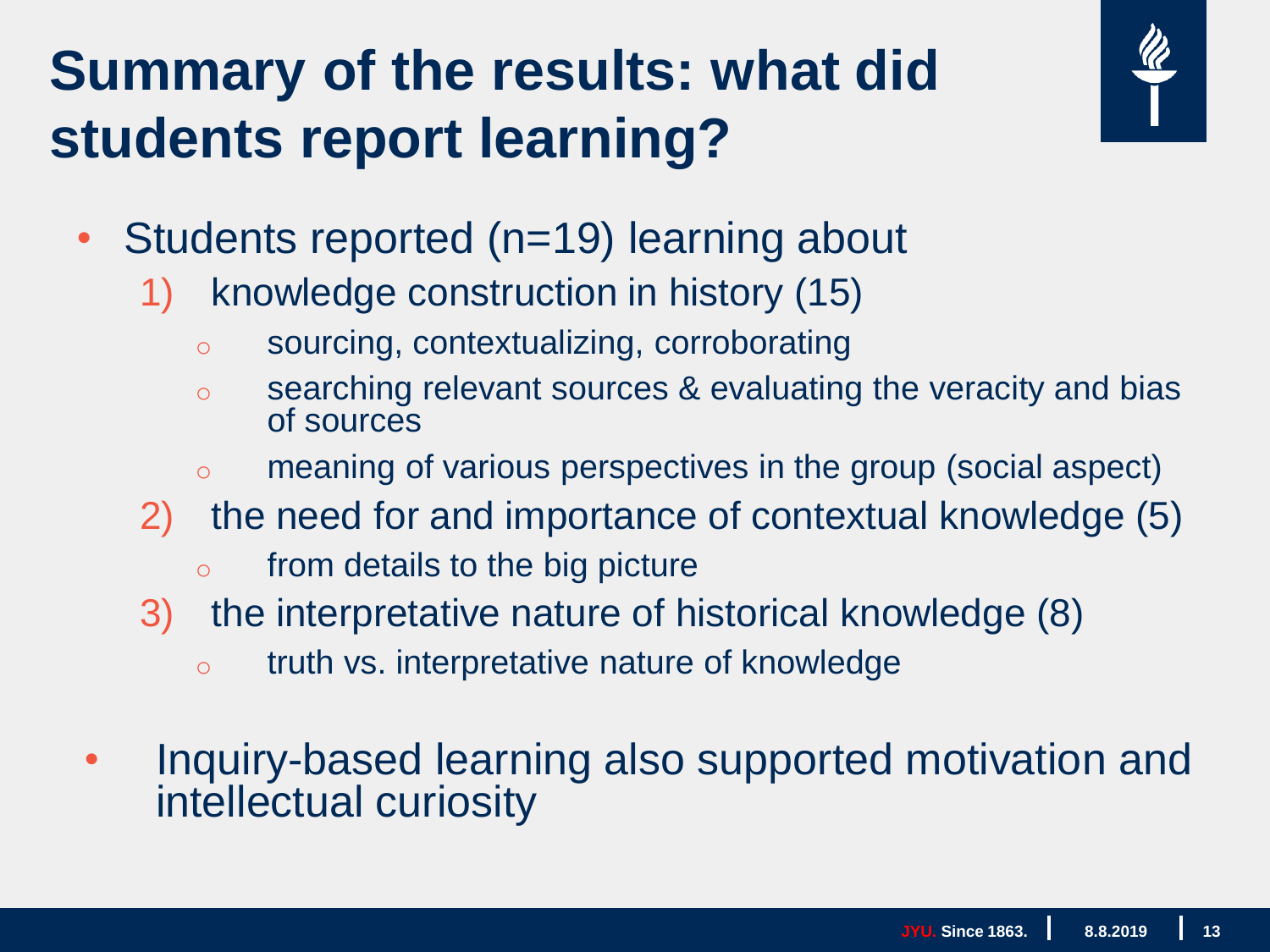## **Implications for the teachers' professional development (ITE & CPD)**



- Teacher's awareness of disciplinary literacy practices and lack of resistance towards teaching literacy is a good foundation for  $PD \rightarrow$  develop and build on this
- Need for teachers' professional development (PD), particularly pedagogical practices in teaching disciplinary literacy  $\rightarrow$  how to teach?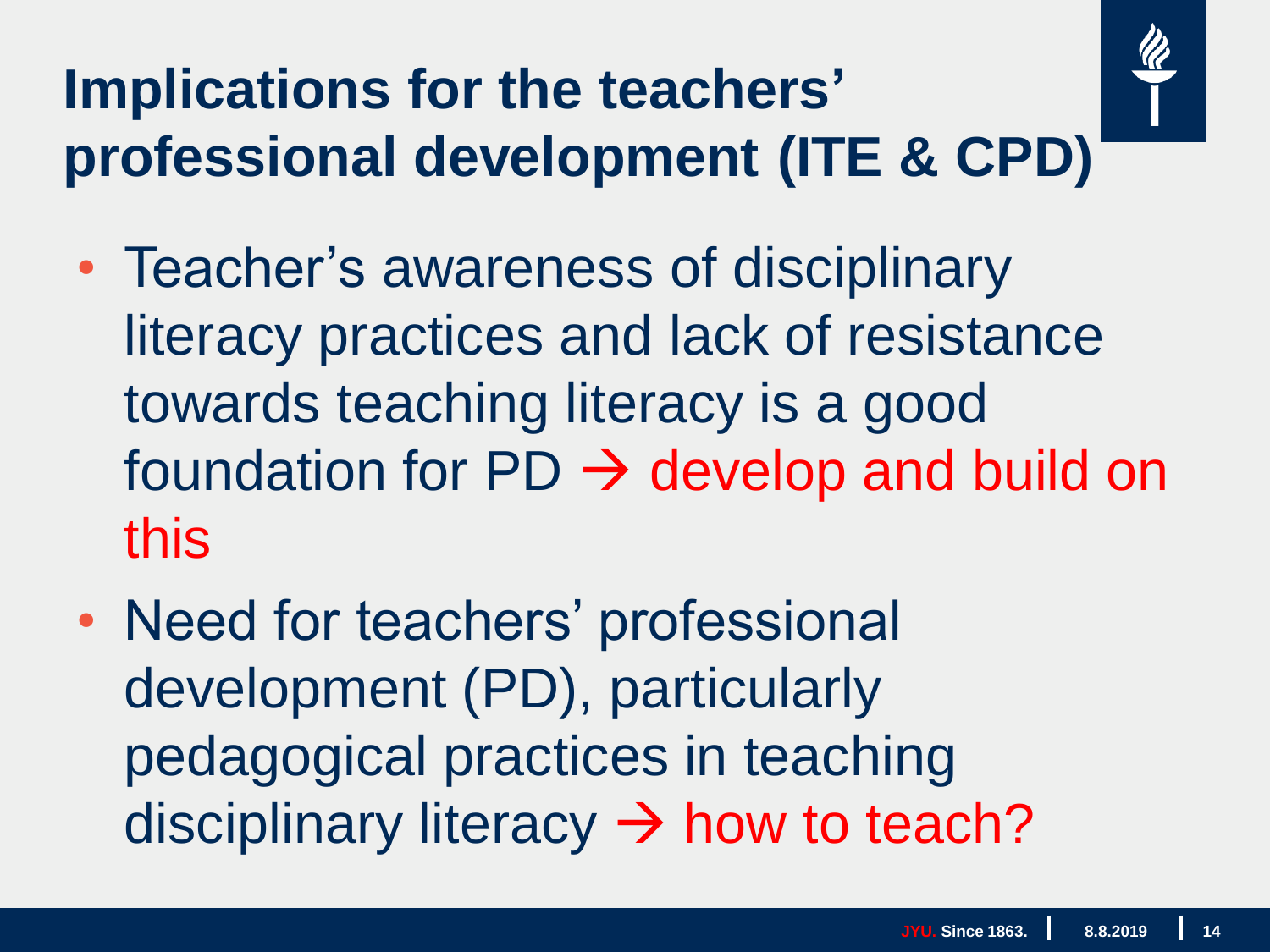

#### **Implications for the teachers' professional development (ITE & CPD)**

One answer to the question How to teach DL?

- Engagement in inquiry-based projects provides learning opportunities that content-focused an textbook-centered teaching may not provide  $\rightarrow$  from content to inquiry / content within inquiry
	- Supports learning of both substantial and procedural knowledge (Nokes et al. 2007; VanSledright 2002)
	- Supports students' agency (Voet & de Wever 2016, 2017)
	- Makes visible the close connections between knowledge construction practices and literacy practices (Moje 2015)
- In connection to inquiry, making visible and teaching language and literacy practices (modeling & scaffolding)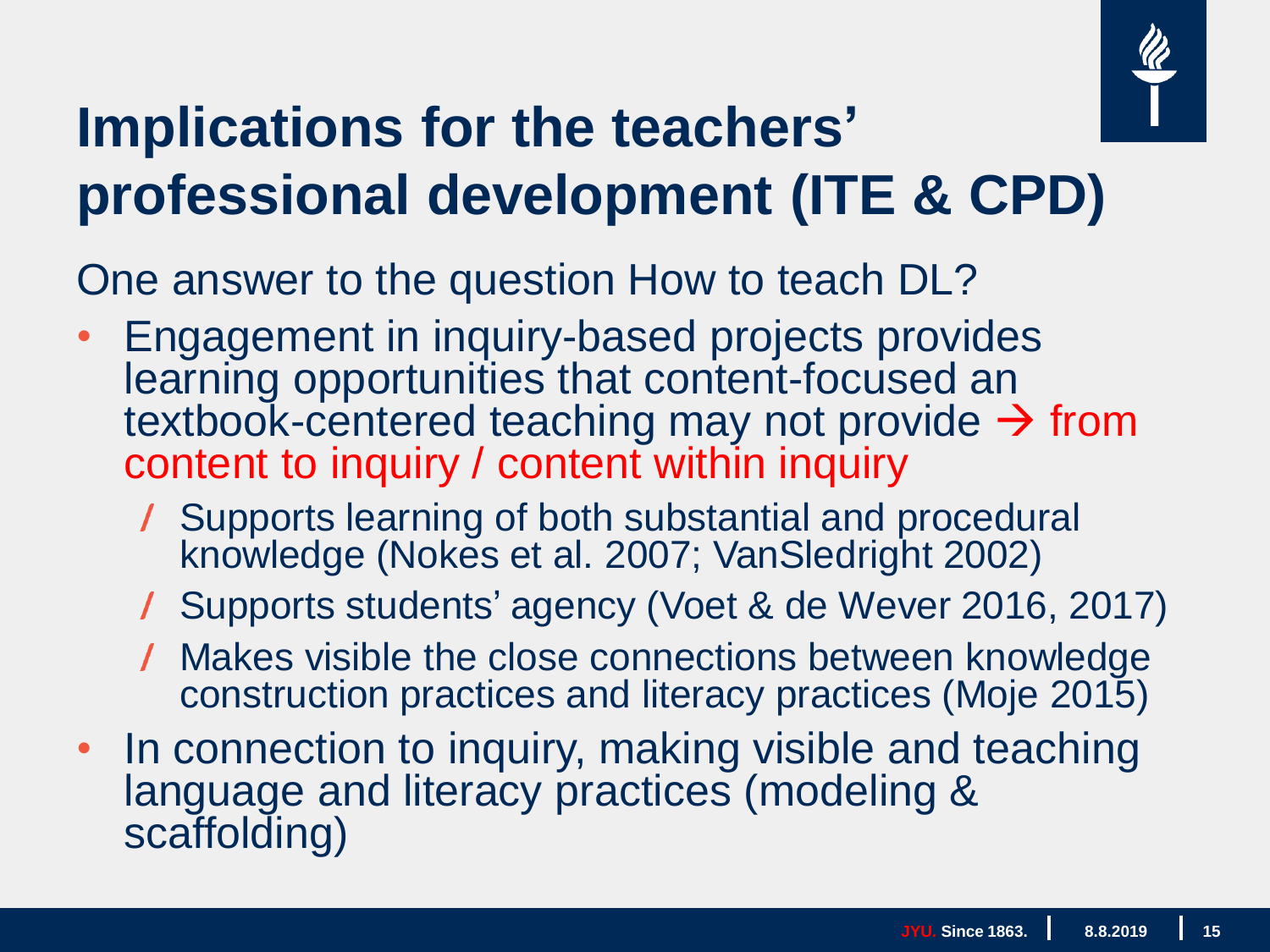#### **References:**



- Barton, D. (2007). Literacy. An introduction to the ecology of written language. Malden: Blackwell.
- Hynd-Shanahan, C. (2013). What does it take? The challenge of disciplinary literacy. Journal of Adolescent & Adult Literacy, 57(2), 93–98. doi:10.1002/JA AL.226.
- Moje, E. B. (2015). Doing and teaching disciplinary literacy with adolescent learners: A social and cultural enterprise. Harvard Educational Review, 85(2), 254–278.
- Nokes, J. D. (2013). Building Students' Historical Literacies. Learning to Read and Reason with Historical Texts and Evidence. New York: Routledge.
- Nokes, J. D., Dole, J. A., & Hacker, D. J. (2007). Teaching high school students to use heuristics while reading historical texts. Journal of Educational Psychology, 99 (3), 492–504.
- Seixas, P. & Morton, T. (2013). The Big Six: Historical Thinking Concepts. Toronto: Nelson Education.
- Swain, M., Kinnear, P. & Steinman, L. (2015). SocioculturaI Theory in Second Language Education. An Introduction through Narratives. Bristol: Multilingual matters.
- VanSledright, B. (2002). In Search of America's Past: Learning to Read History in Elementary School. New York, NY: Teachers College Press.
- Voet, M. & De Wever B. (2016). History teachers' conceptions of inquiry-based learning, beliefs about the nature of history, and their relation to the classroom context. Teaching and Teacher Education, 55 (1), 57– 67.
- Voet, M. & De Wever, B. (2017). Preparing pre-service history teachers for organizing inquiry-based learning: The effects of an introductory training program. Teaching and Teacher Education, 63, 206–217.
- Wineburg, S. S. (1991). On the reading of historical texts: Notes on the breach between school and academy. American Educational Research Journal, 28, 495–519.